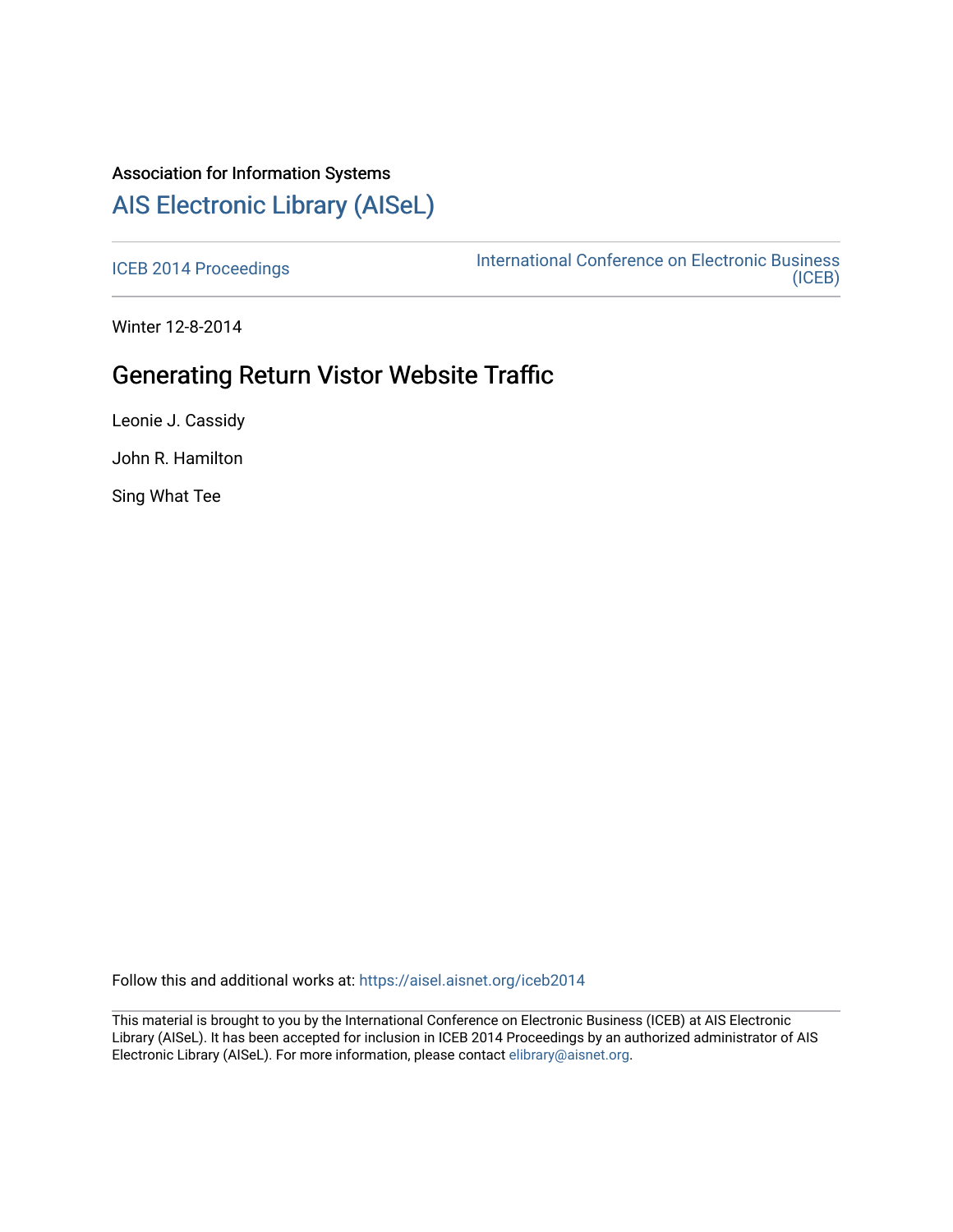# **GENERATING RETURN VISTOR WEBSITE TRAFFIC**

Leonie J. Cassidy, James Cook University, Cairns, Australia, Leonie.Cassidy1@jcu.edu.au John R. Hamilton, James Cook University, Cairns, Australia, John.Hamilton@jcu.edu.au Singwhat Tee, James Cook University, Cairns, Australia, Singwhat.Tee@jcu.edu.au

#### **ABSTRACT**

Revisit traffic into a website arises when the consumer is in pursuit of website offerings that are sufficiently in line with their motivations and/or with their desired outcomes. This one hundred week study upgrades and changes a business website over time. In six stages, the website is changed from static to interactive environments. At each website change the levels of functionality, interactivity and/or external post are altered to determine their effect on website traffic. Findings offered herein suggest a website's consumer targeting should be monitored from multi-perspectives.

*Keywords*: Consumer website traffic, functionality, external posts, aesthetics, innovation, interactivity

#### **INTRODUCTION**

From the emergence of the internet in the early 1990's websites have been recognized as a consumer reach mechanism for business. Early studies considered consumers as applying reasoned action [18] where technology acceptance by consumers provided a belief that influenced attitude, then instilled intention, and then established behavior. Davis [15] extended this concept with consume-perceived-usefulness and ease-of-use of technology determining attitude (to using), behavioral intention (to use) and actual system use. Hence, researchers have considered the marketing, technology and/or design causes of website effectiveness. Studies have included site recognition, comprehension, connection, interactivity, value, quality, performance, and outcomes focused studies in satisfaction, trust, and loyalty (often gauged as revisiting).

Psychology social approaches enable additional reflection around the website consumer. Petty and Cacioppo's [46] 'elaboration-likelihood-model' builds a cognitive persuasive assessment of the consumer first from their central and carefully-reasoned, logical, and thoughtful perspective. Here, the consumer is motivated to assess the website against personal specific frames-of-reference, and if the website is deemed supportive, then the consumer's motivation remains over time. In addition a second peripheral 'elaboration-likelihood-model' assessment pathway arises through the consumer's attitudinal perception [47],[48],[49]. This emanates from peripheral experiential (or chance) cues (such as activating a link from a similar content website), but these peripheral cues can engender short-term motivational effects within the consumer.

Thus, the 'elaboration-likelihood-model' houses a central persuasion route where consumers are motivated and can jointly comprehend a raft of complementary frames-of-reference. This persistent motivation behavior has application in consumer outcomes studies such as website loyalty and revisiting intentions. In website business consumer reach studies such as marketing, advertising, and human-computer-interface perceptions, consumers are best motivated through peripheral (and repetitive) persuasion approaches.

The central and peripheral persuasion approaches of the 'elaboration-likelihood-model' are extended when behavioral considerations are included. Where the consumer is motivated to browse a website, each is more likely to consume (transact or engage), and where each consumption delivers suitable value, then a reflective consumer gratification process occurs - and this also influences the likelihood of revisits [29].

Consumer involvement is another feature of websites. Involvement fits within social judgment theory [54] and today involvement is often termed interactivity. Like involvement, interactivity is induced by a circumstance, a stimulus or an occasion and is an emotive arousal or a motivation into action [4],[43]. Some consider involvement a moderator to persuasion [56], yet persuasion likely precedes involvement. In this study we consider involvement to be portrayed as website interactivity – and involvement can be business and/or consumer generated.

#### **Consumer website interactivity**

The interactivity offered within a website is a positive consumer motivator [32]. Website interactivity gives consumers a sense of control and challenge, and also increases their intention to engage with the website [3],[36],[60]. From a marketing perspective, greater web interactivity levels build the consumers' perceptions of their relationship with the website, and may increase their connection with this website [41] as a first time visiting consumer (FTVC) or a multi-time visiting consumer (MTVC). Added convenience, plus usefulness and enjoyment, enrich the consumer's view of the website. This in-turn promotes the likelihood a revisit (MTVC) [58], and in websites with ready and convenient access, interactivity (through personalization functionality) incites FTVC and MTVC traffic [33]. Thus interactivity induces further traffic, and is also linked to website functionality.

Hence, we propose the following website relationship:

**H1: website interactivity influences website traffic**

*The Fourteenth International Conference on Electronic Business &*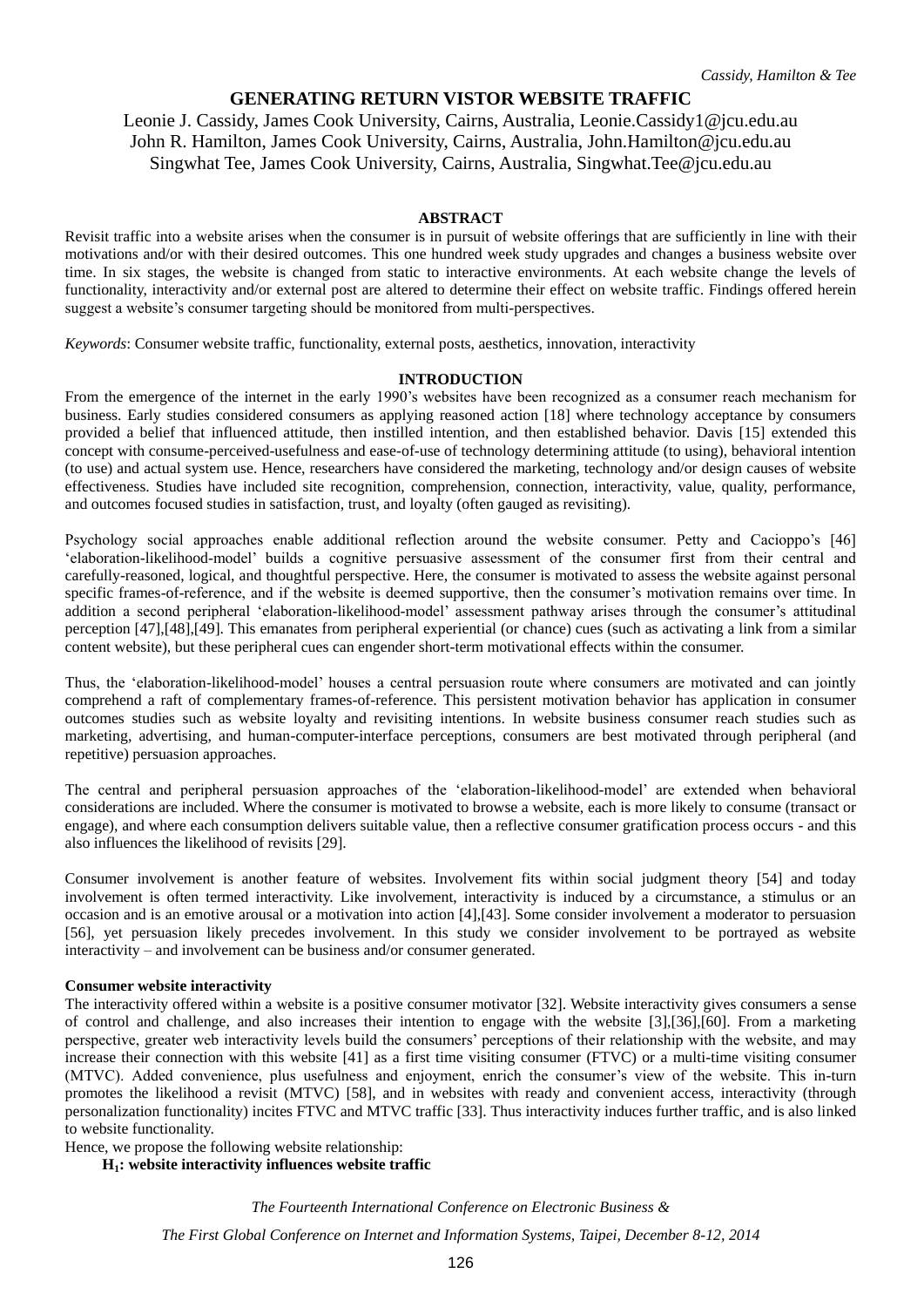#### **Consumer website functionality**

Psychology, computer science, engineering and benchmarking studies have dissected the website into their perceived functional comparison sections. To interpret and compare websites Cassidy and Hamilton [5],[6] typologically classify website functionality under three domains (marketing, technology and aesthetic). They further divide each domain into nine differing, but recognizable functional sections. Others have recognized the website contains functional sections and have deployed qualitative, quantitative, or mixed method approaches to functionally divide specific areas of websites. Static websites (content providers that do not change) typically engage low levels of functionality. Interactive websites (where degrees of change, and allowing both business and consumer upgrades are available) typically engage mid-levels of functionality. Dynamic websites with a substantive range of connectivities (including social/forum feeds, intelligent database responses, and customizable features) typically engage higher levels of functionality. Thus functionality induces further FTVC and MVC traffic, and greater functionality can provide consumers with more dynamic websites.

Hence, we propose the following website relationship:

## **H2: website functionality influences website traffic**

### **Consumer website posts**

Functionality is linked with content posts – particularly posts into social networks. These external communications about the website can influence website traffic. Bai [2], Lee and Kozar [38], and Gerlitz and Helmond [21] recognize that well-targeted and well-implemented external social media 'posts' draw the social consumer back to the website - where an additional awareness, a sense of belonging, and sometimes additional pleasure perceptions or experiences may be derived [40]. These external social and informative post connections can motivate both FTVCs and MTVCs to pursue additional consumption options within the website [12],[52], and to hold positive perceptions regarding its informative usefulness [42],[58]. The combinations of positive social network posts (along with external forums and/or blogs) build the consumer's motivation to repetitively engage, and to add to MTVC traffic [21]. Kabadayi and Gupta [33] show that at higher levels of relevant consumer-targeted website content, website traffic increases - especially where each website content block is also suitably promoted. Thus, external social and informative post connections directing consumers towards specific website inclusions typically results in greater website traffic.

Hence, we propose the following website relationships:

### **H3: external posts (from social and informative connections) influence website traffic**

## **H4: external posts (from social and informative connections) co-vary with website functionality and interactivity**

#### **Consumer website traffic**

The business website competes feverishly to establish its brand recognition, and to win consumer awareness [31]. Many businesses engage Google analytics to assess their consumers and to monitor their transactions (including retrieval of information, purchasing, or engaging in discussions) but they also seek to capture their consumer's behavioral connotations [11], and to monitor when consumers shift into the website from the business' social networks (including Facebook, Instagram or Twitter). Traffic from social networks arises through differing social media connectivity approaches including email, events, ads, news-releases, sponsorships, videos/webinars [55].

Other Internet-based analysis tools - like Google analytics, offer real-time data feeds suitable to track individual consumer website pathways [25]. However, social networks that link traffic back into websites typically remain selective, non-generalizable, use point-in-time reference points, and so deliver point-in-time social community traffic comparisons [24],[27]. Hence, ad hoc changes to a website (or its connecting social network) complicate both the data capture, and the interpretation of website traffic algorithm calculations [59].

#### *Consumer consumption*

Online consumer consumption appears as either transactional, or usage, or content-downloading behaviour. This group behavior typifies the FTVC [22],[23]. The MTVC often pursues more creative behaviours such as uploading of their consumer-created content [1], [16]. Albuquerque [1] discriminates between FTVCs and MTVCs by assessing each group from referral, search (browsing) and direct (or familiarity-with-website) engagement perspectives. Toufaily [57] typologically groups literature showing FTVCs differ from MTVCs in regard to the consumer, the environment, the product/service, the company, and the website's characteristics, and suggest these factors influence the online MTVC traffic into a business' website.

#### *Website design approaches*

Early websites typified a static information design, and were initially described through qualitative research and simple quantitative traffic studies [30],[51]. Gradually, as new website build tools emerged and exposed various reasons why consumers visited, websites added interactivity. This allowed website consumers to communicate via set channels with the business, and moved website traffic studies further into quantitative approaches [9],[50]. With the emergence of social networks, dynamic consumer changes in perception at times showed rapid website traffic shifts. Thus, traffic studies shifted into the realms of psychology, with in-depth benchmarking approaches engaging near-real-time computer science algorithm

#### *The Fourteenth International Conference on Electronic Business &*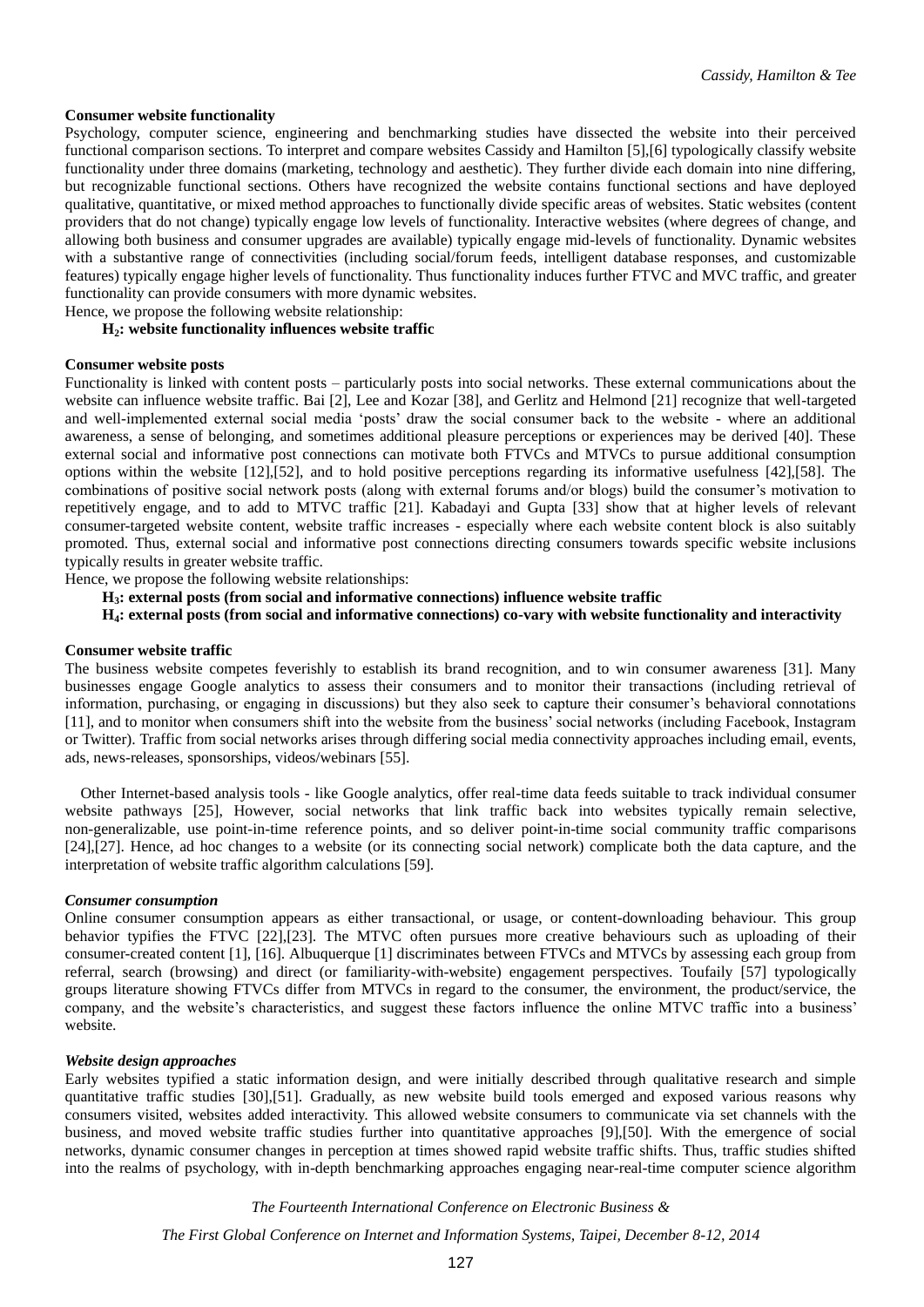solutions [39], or point-in-time qualitative and/or quantitative studies [10],[37].

### *Website design approaches today*

Website consumer traffic studies are now including the specifics of consumer behavior - such as transactional-to-revisit traffic studies [29],[56] or motivation-consumption-user gratification studies [26], or expectations-loyalty/revisiting studies. Such website traffic studies engage computer science, engineering, or benchmarking style approaches (Law et al. 2010; [8],[37],[42].

## **FTVCs versus MTVCs traffic**

Website traffic arises when FTVCs enter the website and explore its functional deliverables. FTVCs can be directed to this website, or they can be 'chance' visitors who find the site through search processes. MTVCs revisit the website because they recognize it likely offers a consumptive deliverable that may meet one of their specific requirements. This typically involves the consumer interacting with some functional aspect of the website, and can be gauged against the website traffic [56]. Other psychological links into the website arise from social networks and consumers are likely influenced by posts. Thus, as their visiting behaviors' differ, and for the reasons discussed above and so may relate to changes in website traffic for FTVCs and MTVCs.

## **Website connection to consumers**

Websites directly connect with the consumer. As different businesses pursue different consumer markets, and each offers website content differences – typically focused at information, or social-connection, or entertainment content [28]. Hamilton and Tee [26] trisect these website content groupings with Shao's [53] consumer consumptive (interactive, participatory, or production-related) aspects, and deliver Table 1's nine alternative groupings of website consumers.

|            |                      | Interaction                                                                                                                               | Participation                                                                                                                               | Production                                                                                                        |
|------------|----------------------|-------------------------------------------------------------------------------------------------------------------------------------------|---------------------------------------------------------------------------------------------------------------------------------------------|-------------------------------------------------------------------------------------------------------------------|
|            | Entertainment        | Create games, scenarios and/or on-<br>line content.                                                                                       | Build creative tools for users' daily<br>activities.<br>Enable different user generated<br>content sections for entertainment<br>practices. | Connect users in real-time games,<br>and/or serious scenario<br>environments.                                     |
| MOTIVATION | Connection<br>Social | Enable interactions between users.<br>Build Chat functions.<br>Build on-line communities.                                                 | Support activities and interactions.<br>Build business's image on-line.                                                                     | Enable and facilitate interactive<br>social connections.<br>Create new solutions by learning<br>from discussions. |
|            | Information          | Provide product/service<br>information and free downloads.<br>Link business and offering to<br>current activities that user<br>advocates. | Create real-time reviews and<br>product/service tests.<br>Clarify relationships between user<br>and business (and its offerings).           | Provide tools that enable daily<br>practices.<br>Invite customers into the<br>development of new offerings.       |

**TABLE 1.** SNS Consumer targeting matrix [26]

Each consumer group is motivated to choose their level (or aspect) of website involvement, and each consumer opts to consume either low, or medium, or high levels of immersive content-rich media [13],[19]. Website traffic from social networks [16] can be further enhanced [13] with external content-related posts [21] and with dynamic animated-video content, colour-contrasts, highlight images, and interactive linkages [52] with other stimulating websites [14],[32]. Provided the website remains suitably sequenced, and is of quality design, then as the consumer's perception of accessible content rich media increases, and this shows as an increase in website traffic [45]. Where content-rich media is benchmarked, it can them be consumer-targeted with online promotional marketing to increase the website's appeal, or with better aesthetics or with more appealing designs, or with faster latest information technologies integrating the consumer's desired transaction or sourcing packages [37]. As content enhancements and website coverage remain inconsistent this study adopts benchmarking and compares existing website functional features (and any added functional feature inclusions) against the 'universal' set of benchmarking functional features.

Francis [20], Kim [34] and Zhu [61] classify the functional features of websites into likeness groups. Cassidy and Hamilton [7] typologically refine existing quantitative website studies into over 220 measurable functional features- further grouping them into 28 functional (likeness) sets and fitting each set into one of three larger website domains (marketing, aesthetics, technology). Law's [37] 140 qualitative and quantitative functional features are listed and likeness re-grouped. When the website's content is enhanced its suite of functional features expands, and the relative presence of some groupings improve. As greater (and targeted) content offers more reasons for the consumer to engage with the website, it is likely to be a positive consumer motivator, and is also likely to encourage greater consumer website traffic.

Hence, we propose the following website relationship:

## **H5: websites providing a consumptive deliverable to FTVCs positively influence MTVC website traffic**

*The Fourteenth International Conference on Electronic Business &*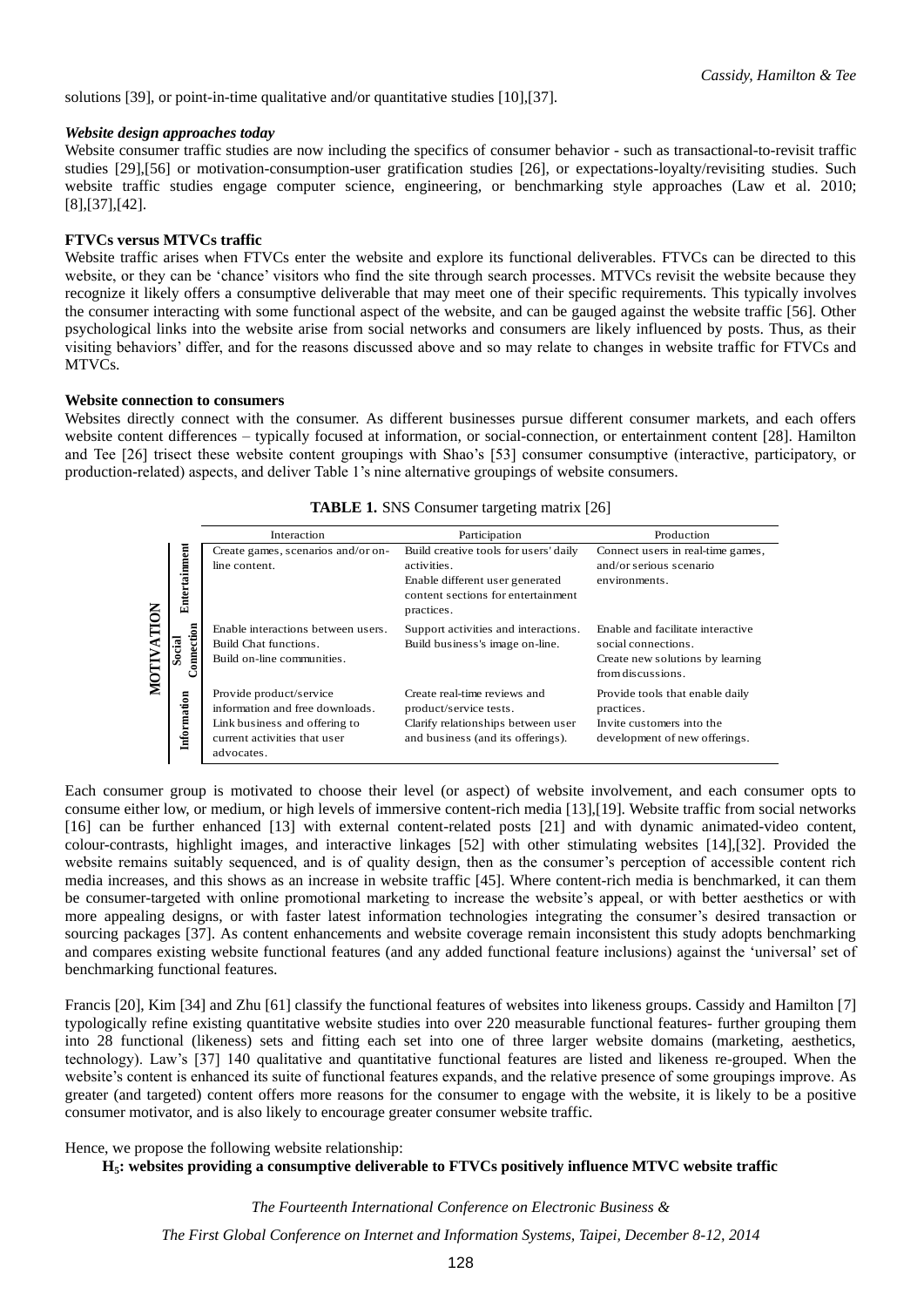#### **WEBSITE-CONSUMER ENGAGEMENT MODEL**

From the above literature, and hypothetical relationships, we note that where the website provides higher interactivity, and/or higher levels of functional features and/or where SNS, blog and forum posts are provided by the business consumer traffic into the website can be improved. We also note that FTVCs are typically single-minded and visit for a single specific purpose, whereas MTVCs have detailed or multiple agenda requirements.

The three independent variables (website interactivity, website functionality, and website posts) all show positive variance and covary with website traffic. Both FTVCs and MTVCs draw on these offerings when deciding to engage. These independent variables each link with the intermediate FTVCs, and all link with the final dependent MTVCs. Built from the above literature derived hypotheses, we relate, and summarize, these consumer considerations of the business website-related deliverables as our Figure 1 'website-consumer engagement model.'



**FIGURE 1:** Website-Consumer Engagement Model

#### **METHODOLODY**

As the business's understanding generated from consumer website traffic flow studies remains mixed, this website traffic study follows others and engages full access to Google analytics to monitor its website traffic patterns. Hence, the website is continually monitored and logged daily, and unique group traffic is segregated into FTVC and MTVC groups.

At set times the website is step-by-step enhanced through the inclusion of functional development stages. These stages are pre-determined and introduced based on pre-launch decisions, framed by the research team under the auspices of a sizeable corporate team of experts drawn from five national website companies. These corporate experts included five marketers, three IT leaders, two operations managers, and five social network managers. Each staged website inclusion represented a stepwise enhancement, specifically designed to build consumer appeal, and so to generate further consumer traffic.

To minimize traffic interpretations, and to ensure real traffic comparisons, a new commercial website business is lean-canvas modelled, feasibility-tested, financed, planned to completion, built, and launched in stages. This new website fills a current business niche, has a substantive market reach, and after this 120 weeks study is absorbed by a large commercial enterprise. Normal market reach content procedures are appropriately included at specific stages of the website's development, and its format and overall structure remains consistent.

Stage 1 of the website build is a one page static brochure. This simplest of sites is projected to deliver traffic. Stage 2 is a static content-rich five page website. Stage 3 is a five, then seven page content-rich site. It allows some simple consumer interactivity such as image uploads, email, GPS location and weather. No external traffic-driving links are employed prior to the Stage 4 blog/forum/Facebook/posts website additions. These additions bring external consumers into the website's FTVC and MTVC community. Stage 5 engages connecting with 'like' consumers. This approach taps complementary tourist activities to those of a forthcoming major event. These major-event-driven FTVCs or MTVCs typically visit our website by mistake, but once they enter, we seek hold their interest in our tourist-related activities. Stage 6 adds a diverse broad-ranging database of supporting and complementary destination activities, suggestions and costings.

The consumer traffic is continually captured through Google analytics. This data feed is cleaned to remove the 'chance' visitor traffic related to bounce, crawlers, and bots. Consumer traffic is analysed as either FTVC or MTVC groupings across one hundred weeks. The study captures each day's traffic. To clarify the consumer traffic trends this study adopts a five week running average curve approach [17]. This visual smoothing of the graphical traces highlights consumer traffic trends.

# **ANALYSIS AND DISCUSSION**

This new business website operates in a blue ocean niche [35]. It is purpose-designed to capture high consumer appeal. Its periodic modifications upgrade the website with additional functionality, and as shown in Figure 2. Each staged re-launched offers a different and extended set of traffic drivers for the website.

#### *The Fourteenth International Conference on Electronic Business &*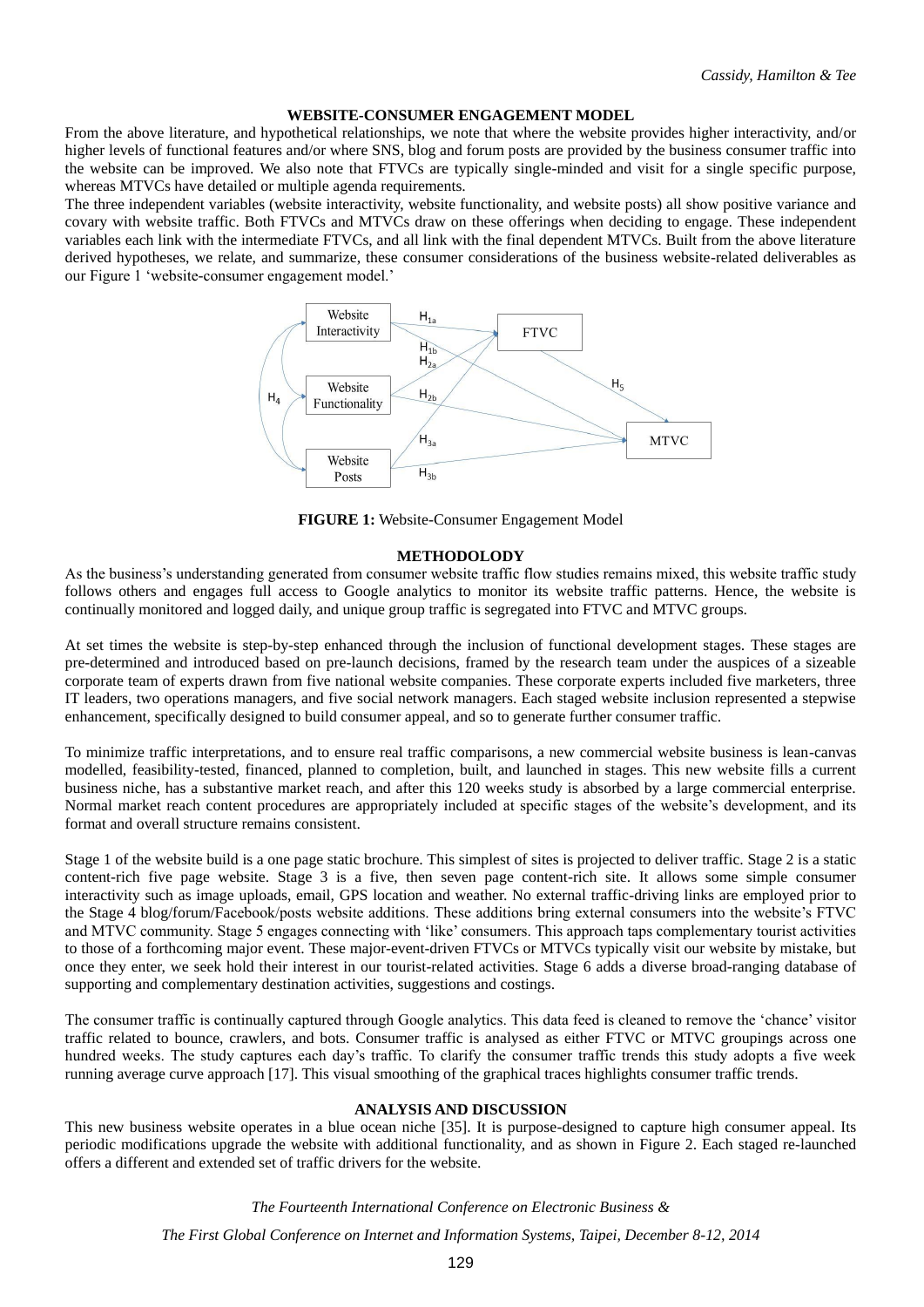

**FIGURE 2:** FTVC and MTVC website traffic (95 week timeline)

The one page static brochure website sees FTVC traffic rising, peaking and declining to almost zero. The MTVC traffic starts later and reaches a lower peak before falling to near zero. Throughout this Stage 1 of website development no changes or additions are made. This simplest of websites is soon 'out-of-date' and being of little value to the FTVC, also has a low revisit rate and both traces follow a typical product life cycle (LC) trace [17].

Stage 2's static five pages of aesthetically-aligned, and contextualized content, adds additional reasons for FTVCs and MTVCs to visit (or revisit) the business website. As Stage 2's content remains static, and non-changing, traffic again falls back to near zero. This stage shows an increase in website functionality does generate more traffic when compared to the less functional Stage 1. Thus  $H_2$  is supported for FTVCs and for MTVCs. Stage 1 sees most FTVCs do return as MTVCs (and that they check on what is forthcoming for this new website). In contrast and in Stage 2, FTVCs see a typical static website but they return less frequently as MTVCs.

Stage 3 introduces interactivity first as a five page site that allows for video views and additional information regarding consumer related activities. This increase in traffic just exceeded the Stage 2 traffic peak. Next further interactivity and content is added. This includes consumer uploads, comments, and additional videos, continually-updating weather, and targeted content. In line with  $H_1$ , additional traffic is generated, and the change in FTVC traffic is both rapid and significant.

Figure 3 highlights the traffic trend line for additional functionality inclusions, and does so for FTVCs (steeper trend) and for  $MTVCs$  (flatter trend). This also supports  $H<sub>2</sub>$ . The steeper line suggests that FTVCs are likely more influenced by new features than are MTVCs (flatter trend).



**FIGURE 3:** FTVC and MTVC website traffic trend as functionality added (95 week timeline)

Stage 4a represents the forum, blog and facebook inclusions but it does not include posts or inputs from the business. Thus

*The Fourteenth International Conference on Electronic Business &*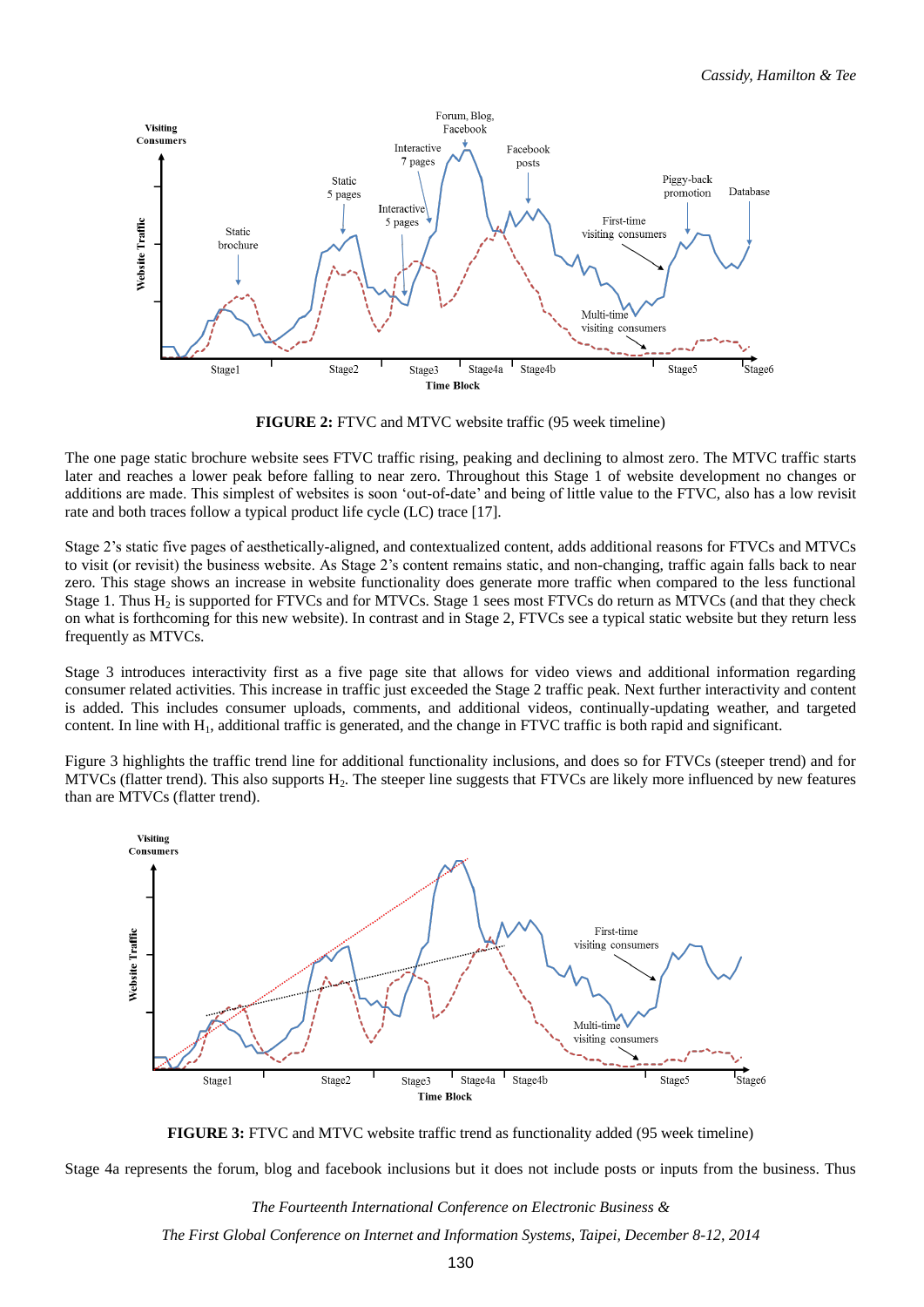FTVC traffic quickly subsides to the starting point of Stage 4b. Here, the business does make contributions with posts to facebook and immediately a FTVC response is generated as a small peak. Two subsequent posts also drive small peaks. Then, with not further posts the traffic steadily declines. This trend suggests external posts do influence the website traffic of FTVCs, but not for MTVCs. Hence  $H_3$  is partially supported.

Considering the traffic trend across Stages 1 to 4 functionalities, interactivities and external posts drive FTVC traffic, and again  $H_4$  is supported for FTVCs, but partially supported for MTVCs. Hence  $H_4$  is partially supported.

Figure 2 indicates Stage 1's FTVCs do return as MTVCs. This is also indicated in Stage 2, but this trend is less clear for subsequent stages of this study. Across all stages 1 to 6 consumptive deliverables (including functionalities, interactivities and posts) influence and drive differing levels of traffic. Hence this provides some support for  $H_5$  combinations.

#### **CONCLUSION**

In summary, this study finds three independent variables each contribute towards growth in the business' website traffic. Thus H1, H2 and H3 are supported, and when all three covary, as shown in Figure 1, H<sup>4</sup> is partially supported. The shift of FTVCs into MTVCs is more complex and is only partially supported.

FTVC's are influenced by website functionalities, by the levels of interactivities available, and by the extent and frequency of external posts. As these levels broaden, the business influences become more important in the continuous engagement of FTVCs. This study did not provide clear evidence on how FTVCs migrate to MTVC status. However, some evidence suggests functionality, interactivity and posts do play a significant role in attracting consumer traffic. But, at what level of engagement the FTVC is converted into a MTVC (and likely remain loyal), remains a challenge for the ongoing website business.

By including, and maintaining the currency of all the above six stages of website development into one comprehensive, dynamic and interactive website solution, this study posits targeted websites can be successfully delivered for both FTVCs and MTVCs.

This study's approach to investigating consumer traffic relationships generated across the 'website-consumer engagement model,' can be easily adapted and refined to suit individual website situations, and as a framework for further research studies.

#### **REFERENCES**

- [1] Albuquerque, P., Pavlidis, P., Chatow, U., Chen, K.Y., & Jamal, Z. (2012) 'Evaluating promotional activities in an online two-sided market of user-generated content', *Marketing Science*, Vol. 31, No. 3, pp. 406-432.
- [2] Bai, B., Law, R., & Wen, I. (2008) 'The impact of website quality on customer satisfaction and purchase intentions: Evidence from Chinese online visitors', *International Journal of Hospitality Management*, Vol. 27, No. 3, pp. 391-402.
- [3] Bilgihan, A. Okumus, F., Nusair, K., & Bujisic, M. (2014) 'Online experiences: Flow theory, measuring online customer experience in e-commerce and managerial implications for the lodging industry', *Information Technology & Tourism* , Vol. 14, No. 1, pp. 49-71.
- [4] Bloch, P.H. (1982) 'Involvement beyond the purchase process: Conceptual issues and empirical investigation', *Advances in Consumer Research*, Vol. 9, No. 1, pp. 413-417.
- [5] Cassidy, L.J., & Hamilton, J.R. (2011a) 'Website benchmarking: evaluating scaled and dichotomous approaches. Proceedings', *11th International Conference on Electronic Business,* 2-4 Dec, Vol. 11, No. 1, pp. 408-412.
- [6] Cassidy, L.J., & Hamilton, J.R. (2011b) 'Website benchmarking: theoretical and measurement aspects. Proceedings', *11th International Conference on Electronic Business,* 2-4 Dec, Vol. 11 No. 1, pp. 413-416.
- [7] Cassidy, L.J., & Hamilton, J.R. (2013) 'A comprehensive approach to capturing website quality measures', *12th International Decision Sciences Institute and 6th Asia-Pacific Decision Sciences Institute Conference*, Nusa Dua, Bali, Indonesia, 9th -13th July, Vol. 12, no. 1, pp. 280-289.
- [8] Cassidy, L.J., & Hamilton, J.R. (2014) 'Tropical tourism website qualities', *24th Cauthe Conference*, Brisbane, Australia, 10-13 Feb, Vol. 24, No. 1, pp. 232-245.
- [9] Cebi, S. (2013) 'A quality evaluation model for the design quality of online shopping websites', *Electronic Commerce Research and Applications*, Vol. 12, No. 2, pp. 124-135.
- [10] Chiou, W.C., Lin C.C., & Perng, C. (2010) 'A strategic framework for website evaluation based on a review of the literature from 1995 to 2006', *Information & Management*, Vol. 47, No. 5, pp. 282-290.
- [11] Choi, H.K., & Limb, J.O. (1999) 'A behavioral model of web traffic', *IEEE Proceedings 7th International Conference on Network Protocols*, Vol. 7, No. 1, pp 327-334.
- [12] Chung, S., Animesh, A., Han, K., & Pinsonneault, A. (2014). 'Firms' social media efforts, consumer behavior, and firm performance: Evidence from Facebook', Available at SSRN: *http://ssrn.com/abstract=2448510*, pp. 1-48.
- [13] Cvijikj, I.P., & Michahelles, F. (2013) 'Online engagement factors on Facebook brand pages', *Social Networking Analysis and Mining*, Vol. 3, No. 4, pp. 843-861.
- [14] Cyr, D., Head, M., & Larios, H. (2010) 'Colour appeal in website design within and across cultures: A multi-method

*The Fourteenth International Conference on Electronic Business &*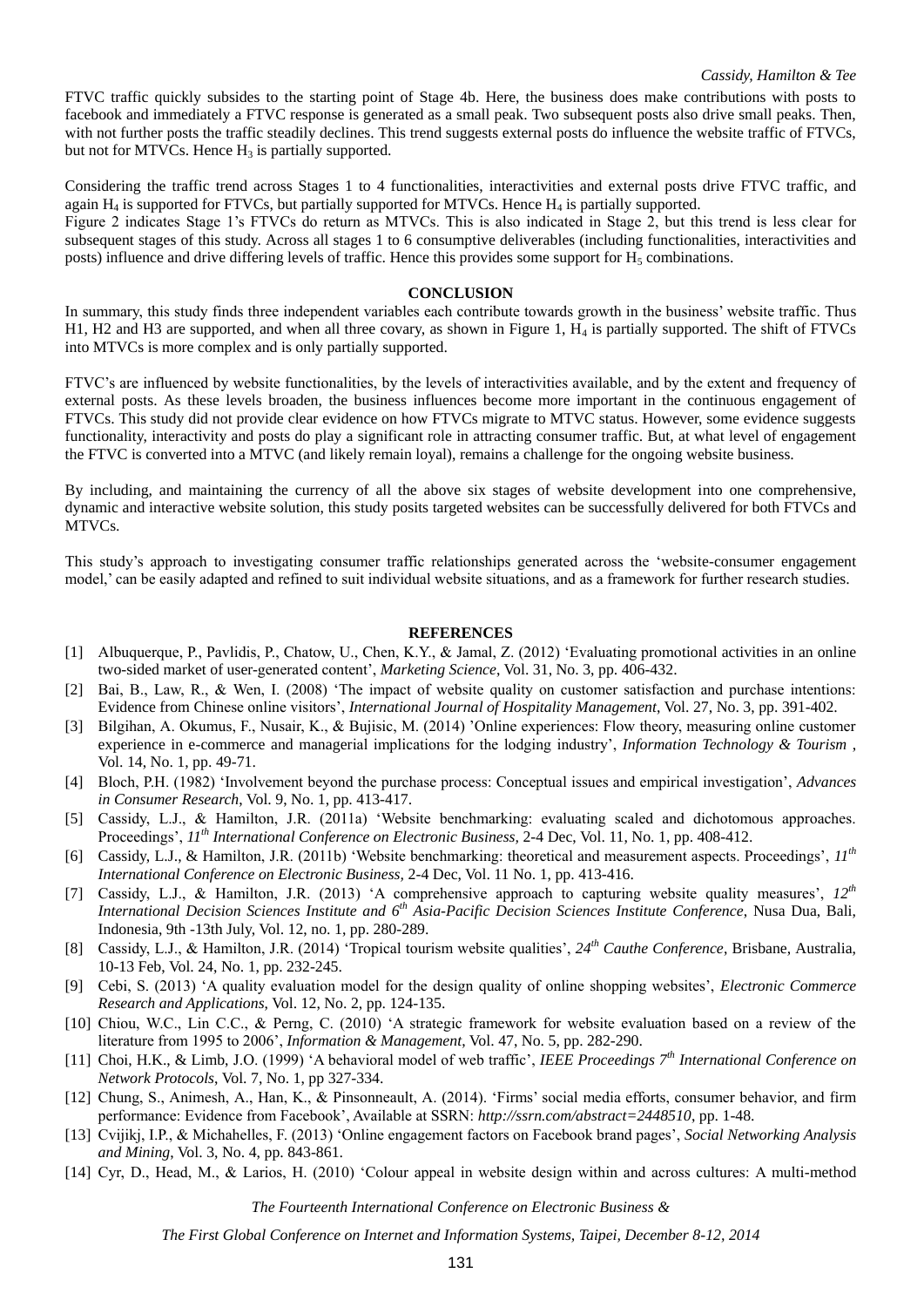evaluation', *International Journal of Human-Computer Studies*, Vol. 68, no. ½ , pp. 1-21.

- [15] Davis, F.D., Bagozzi, R.P., & Warshaw, P.R. (1989) 'User acceptance of computer technology: a comparison of two theoretical models', Management Science, Vol. 35, No. 8, pp. 982-1003
- [16] deVries, L., Gensler, S., & Leeflang, P.S.H. (2012) 'Popularity of brand posts on brand fanpages: An investigation of the effects of social media marketing', Interactive Marketing, Vol. 26, No. 2, pp. 83-91.
- [17] Finch, B.J. 2008. Operations Now: Supply chain profitability and performance (3rd Ed.). McGraw-Hill/Irwin, New York, NY.
- [18] Fishbein, M., & Ajzen, I. (1975) Belief, attitude, intention and behavior: An introduction to theory and research, Addison-Wesley, Reading, MA.
- [19] Fortin, D.R., & Dholakia, R.R. (2005) 'Interactivity and vividness effects in social presence and involvement with a web-based advertisement', Journal of Business Research Vol. 58, No. 3, pp. 387-396.
- [20] Francis, J.E. (2009) 'Category-specific RECIPEs for internet retailing quality', Journal of Services Marketing, Vol. 23, No. 7, pp. 450-461.
- [21] Gerlitz, C., & Helmond, A. (2013) 'The like economy: Social buttons and the data-intensive web', New Media & Society, Vol. 15, No. 8, pp. 1348-1365.
- [22] Ghose, A., & Han, S.P. (2010) 'A dynamic structural model of user learning in mobile media content', Working Paper, New York University, New York, NY.
- [23] Ghose, A., & Han, S.P. (2011) 'An empirical analysis of user content generation and usage behaviour on the mobile Internet', Management Science, Vol. 57, No. 9, pp. 1671-1691.
- [24] Girvan, M., & Newman, M. E. (2002) 'Community structure in social and biological networks', Proceedings of the National Academy of Sciences, Vol. 99, No. 12, pp. 7821-7826.
- [25] Glommen, C., & Barrelet, B. (2004) U.S. Patent No. 6,766,370. U.S. Patent and Trademark Office, Washington, DC.
- [26] Hamilton, J.R., & Tee, S. (2013) 'Understanding social network site consumer engagements', 24th ICIS Conference, Melbourne, Australia, 4-6 Dec, Vol. 24, No. 1, pp. 1-10.
- [27] Hanna, R., Rohm, A. & Crittenden, V.L. 2011. "We're all connected: The power of the social media ecosystem," Business Horizons, (54:3), pp. 265-273.
- [28] Heinonen, K. (2011) 'Consumer activity in social media: Managerial approaches to consumers' social media behaviour', Journal of Consumer Behaviour, Vol. 10, No. 6, pp. 356-364.
- [29] Huang, L.Y., Hsieh, Y.J., & Wu, Y.C.J. (2014) 'Gratifications and social network services usage: The mediating role of online experience', Information & Management, pp. 1-9, Article in Press, doi: 10.1016/j.im.2014.05.004.
- [30] Huizingh, E.K.R.E. (2000) 'The content and design of websites: An empirical study', Information & Management, Vol. 37, No. 3, pp, 123-134.
- [31] Ilfeld, J.S., & Winer, R.S. (2001) 'Generating web site traffic: An empirical analysis of web site visitation behaviour', Journal of Retailing and Consumer Services, Vol. 1, No. 6, pp. 181-189.
- [32] Jiang, Z., Chan, J., Tan, B.C.Y., & Chua, W.S. (2010) 'Effects of interactivity on website involvement and purchase intention', Journal of the Association for Information Systems, Vol. 11, No. 1, pp. 34-59.
- [33] Kabadayi, S., & Gupta, R. (2011) 'Managing motives and design to influence website revisits', Journal of Research in Interactive Marketing, Vol. 5, No. 2/3, pp. 153-169.
- [34] Kim, J-H., Kim, M., & Kandampully, J. (2009) 'Buying environment characteristics in the context of e-service', European Journal of Marketing, Vol. 43, No. 9/10, pp. 1188-1204.
- [35] Kim, W.C., & Mauborgne, R. (2005) Blue Ocean Strategy: How to Create Uncontested Market Space and Make the Competition Irrelevant, Harvard Business School Press, Boston, MA.
- [36] Korzaan, M.L. (2003) 'Going with the flow: Predicting online purchase intentions', Journal of Computer Information Systems, Vol. 43, No. 4, pp. 25-31.
- [37] Law, R., Qi, S., & Buhalis, D. (2010) 'Progress in tourism management: A review of website evaluation in tourism research', Tourism Management, Vol. 31, no. 3, pp. 297-313.
- [38] Lee, Y., & Kozar, K.A. (2008) 'Investigating the effect of website quality on e-business success: An Analytical hierarchical process (AHP) approach', Decision Support Systems, Vol. 42, No. 3, pp. 1383-1401.
- [39] Li, X., & Huang, W. (2007) 'Design a knowledge-based system to automatically assess commercial websites', International Journal of Information Technology, Vol. 6, No. 1, pp. 43-59.
- [40] Lin, H., Fan, W., & Chau, P.K.Y. (2014) 'Determinants of user's continuance of social networking sites: A self-regulation perspective', Information & Management, Vol. 51, No. 5, pp. 595-603.
- [41] Merrilees, B. (2002) 'Interactivity design as the key to managing customer relations in e-commerce', Journal of Relationship Marketing, Vol. 1, No. 3/4 pp. 111- 125.
- [42] Milano, R., Baggio, R., & Piattelli, R. (2011) The effects of online social media on tourism websites, In P.R. Law, P.M. Fuchs, & P.F. Ricci (Eds.), Information and Communication Technologies in Tourism 2011 pp. 471-483, Springer, Vienna.
- [43] Mitchell, A.A. (1981) 'The dimensions of advertising involvement', Advances in Consumer Research, Vol. 8, No. 1, pp. 25-30.

*The Fourteenth International Conference on Electronic Business &*